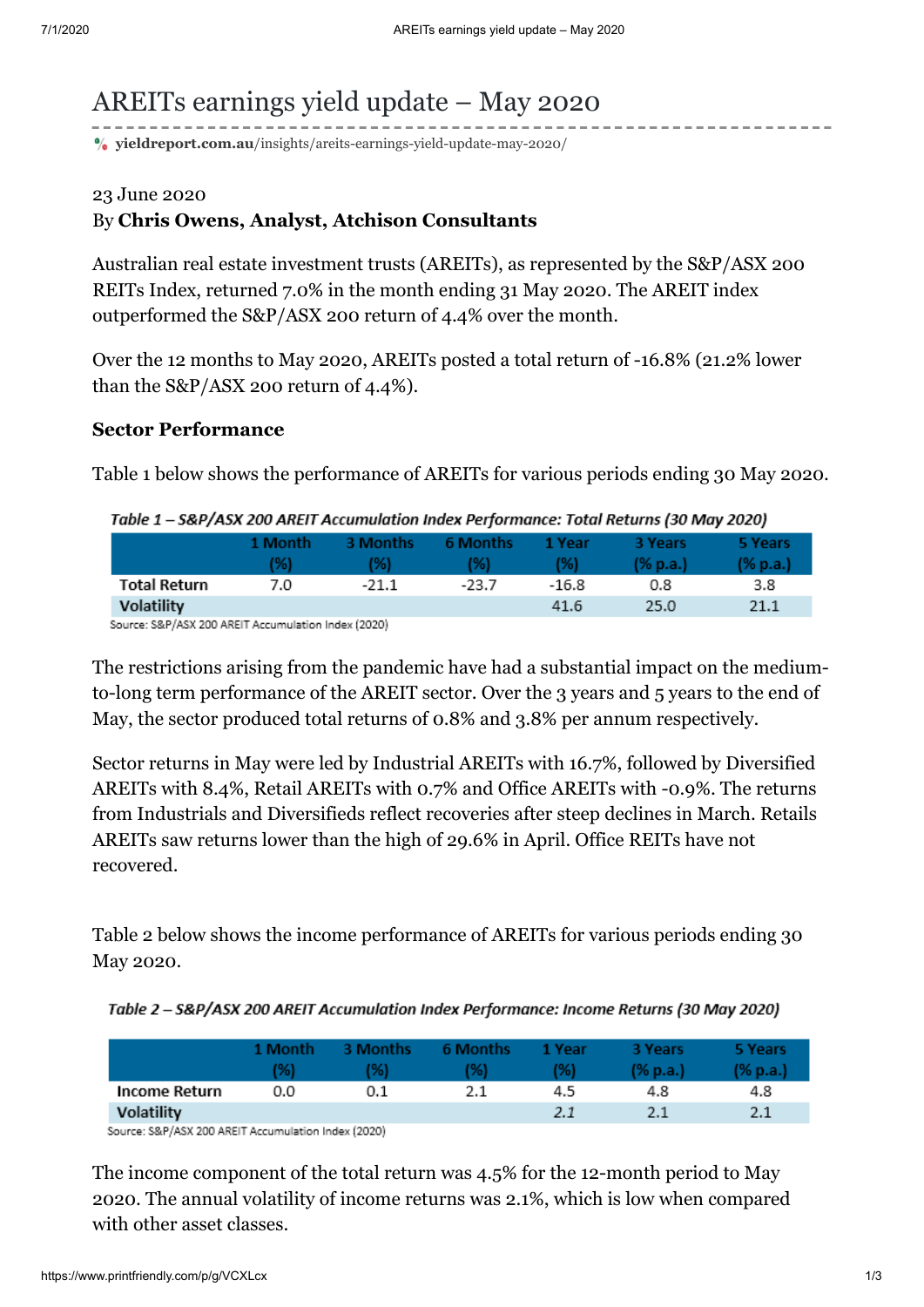The AREIT sector was trading at an earnings yield of approximately 7.0%, which was higher than yields of both cash and Commonwealth Government bonds at the time. Australian 10 year government bond yields currently sit at 0.88%.

The change over time of the spread between the earnings yield of AREITs and the 10-year government bond yield is shown in Chart 1.





Source: RBA, UBS (2020)

## Market Review

There are two main consequences for office property from the coronavirus and the shutdown which has occurred. They regard future occupancy levels of offices and the immediate impact on rent.

The code of conduct established by state governments and industry does introduce rent freezes, waiver of rents and deferral of payment. Complications arising from the differences in each state and territory are accentuating disputes between landlords and tenants. Ultimately, while uncertainty persists, the consequences are not expected to be significant in office rents as the industries most affected do not include major office-based businesses. Rent payments will be made.

Future occupation rates are most significantly influenced by a prospective shift in location of work. Remote working has seen a massive shift during the crisis. In the return to office work, it is expected that a notable proportion of the office workforce will opt for continuation of remote working. Surveys indicate at least 10% would prefer this. Prior to COVID, approximately 4.7% of the work force was in remote working arrangements. An increase of 1%-2% in office personnel working remotely might be expected.